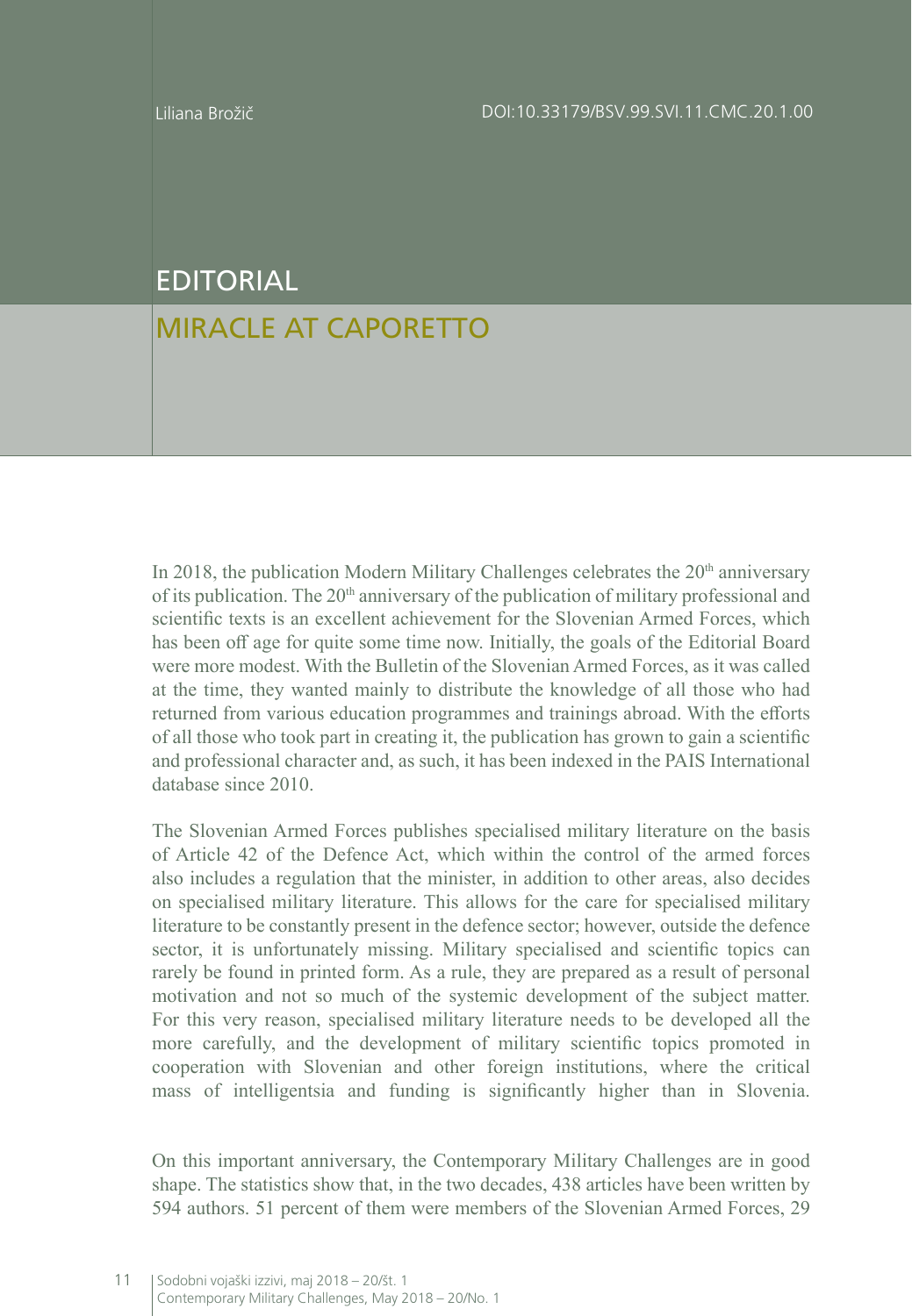percent were from other Slovenian institutions and 12 percent of them were foreign authors. Only eight percent of authors come from the administrative part of the Ministry of Defence. The largest number of external authors participated in 2008, i.e. 50 percent, and most foreign authors in 2010 and 2016. In the former case, the share was 42 percent, and in the latter case, 50 percent of all authors. The share of contributions from the administrative part of the Ministry of Defence, which includes the Defence Policy Directorate in charge of monitoring the defence future and drafting important documents in the field of defence policy has, however, been the smallest in the history of the publication. Indeed, this is a smaller organizational unit, but in terms of substance, a very important one for the defence sector. Nevertheless, or perhaps, for this very reason, the Directorate did not contribute any professional or scientific article in 2013, 2015, and 2017.

We expect and wish that this year this would change.

The first issue of volume 20 is dedicated to the "miracle at Caporetto (Kobarid)". Although our publication is called Contemporary Military Challenges, we wanted to devote attention to the centennial of the First World War, which took place from 1914 to 1918. Authors wrote about various topics related to this anniversary, but the essence is that warfare at that time changed significantly from the so-called "trench warfare" into a completely different form of command and control, which further down in history contributed to the development of various doctrines, strategies and tactics of warfare.

**Tomaž Kladnik**, in his article titled *The First World War and military organisation on the Slovenian territory*, presents some of the basic characteristics of this so-called comprehensive war and all the changes that occurred during the war. He summarizes some of the Slovenian archival records, which illustrate the spirit of that era in Slovenia.

*Slovenian memory of the Isonzo Front* is the title of the article by **Dunja Dobaja and Damijan Guštin**. Their article deals with "Slovenian soldiers", i.e. all those who fought for their narrow homeland, which according to the authors comprised Slovenia or Carniola, Carinthia and Styria. Their units were very diverse in terms of nationality.

In her article *Command and control in the Twelfth Isonzo Offensive* **Valerija Bernik** describes what exactly the "miracle at Caporetto" is, how it happened and what it brought both for the history and the future. Among other things, the author states that important changes at that time were induced by the so-called propaganda of national emotions and patriotic fervour.

**Blaž Torkar** and **Miha Kuhar** wrote an article *Württemberg Mountain Battalion and the Twelfth Isonzo Offensive*, recalling the memory of a very special battalion